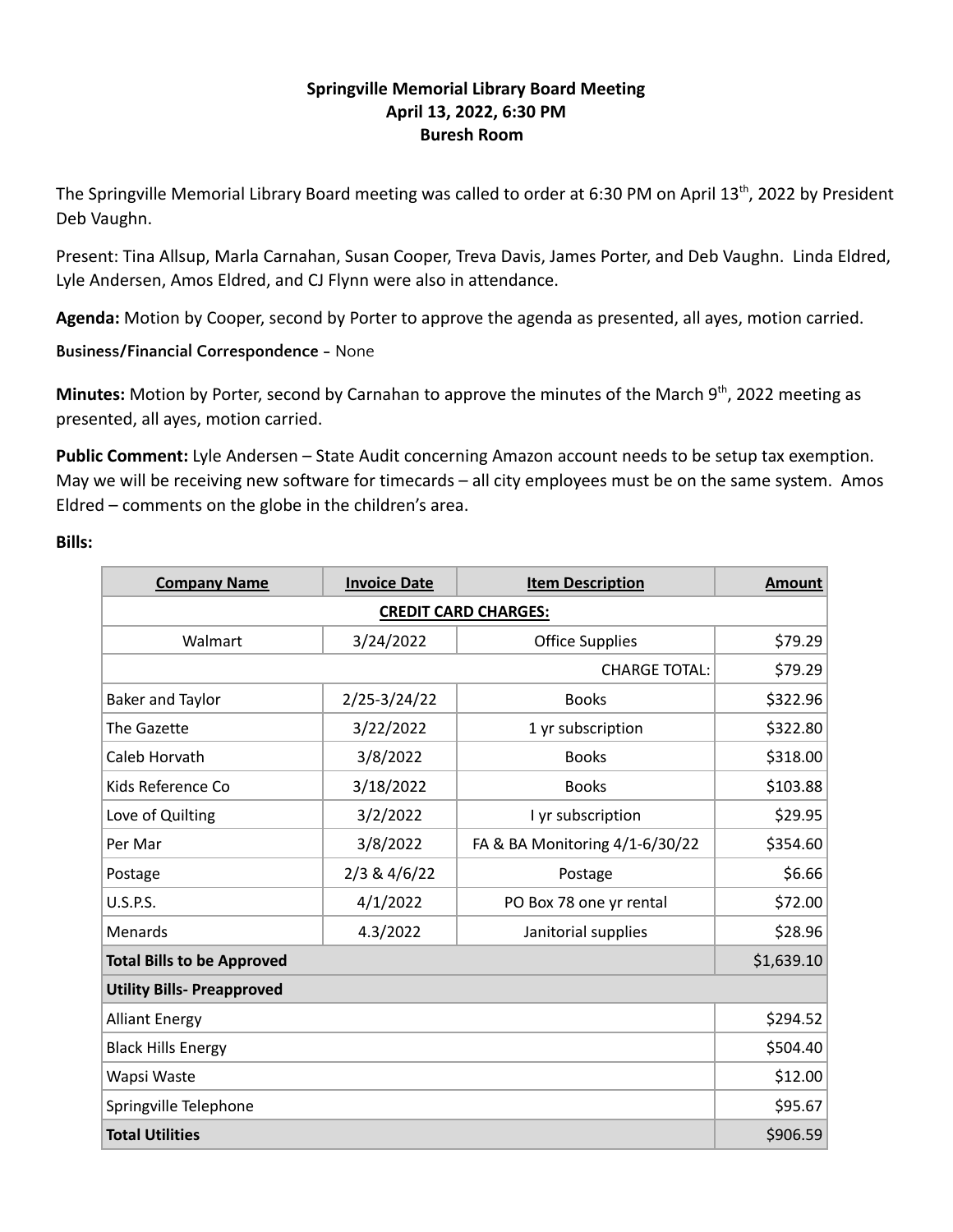Discussed bill for Solar Bench as we just received a new invoice, believe it was paid in January. Motion by Davis, second by Porter to pay the bills as presented, all ayes, motion carried.

# **Income:** Reviewed income report.

| Missing or Damaged fees       | 001-410-1-4530  |          |                                                                       |
|-------------------------------|-----------------|----------|-----------------------------------------------------------------------|
| Copies/Merchandise Sales      | 001-410-4-4750  | \$97.85  |                                                                       |
| Donations                     | 001-410-2-4705  | \$35.00  |                                                                       |
| <b>SILO</b>                   | 001-410-1--4550 |          |                                                                       |
| Buresh Room Rental            | 001-410-4-4310  | \$245.00 | Faith Christian, Reiff, Walker, Smiley, and<br><b>McShane RENTALS</b> |
| <b>Recreation Concessions</b> | 001-410-1-4755  |          |                                                                       |
| Savings                       | 169-410-2-4705  | \$600.00 | Hills Bank and Hoge                                                   |
| <b>Total Amount Deposited</b> |                 | \$977.85 |                                                                       |

**Financial Report:** Reviewed March report from the City.

#### **Correspondence**:

- Received check from Friends of Library for Summer Reading program \$300 (\$200 for guest writer and \$100 gift certificates.)
- Celebrate Community in Springville April 30 from 10 am to 12 noon at the at the Springville Fire Station.

#### **Reports:**

- **● Director's Report**
	- o Continuing Education
		- POP YS Live: Including the Neurodivergent community in library space.
		- I also attended an open forum for our district Friday April 1,2022.
		- Next Board Room Series Crucial Conversations
	- o Programming
		- Our Meal and a Movie on March 16 was a hit and Janet (SANSI) and I are planning our next one for April 27.
		- Our other programs are doing very well, Needles, Book Group, and our exercise group. Bunny is coming this week.
		- Master Gardeners will be here every Thursday in April. I encourage you to come, if nothing it is a beautiful visual program to push the cold weather away.
		- **•** Our author Dave Kueter will be here the 23<sup>rd</sup> of April @ 1:30. I would like to have a great turn-out. Please consider attending.
	- o Technology Research on Office 365 Davis did research and can get Office 2021 for \$19.99 per computer. Will share information with Linda.
	- o Job Performance reviews: We are progressing well on the reviews and will have them turned in to the Personnel Committee by mid-April.